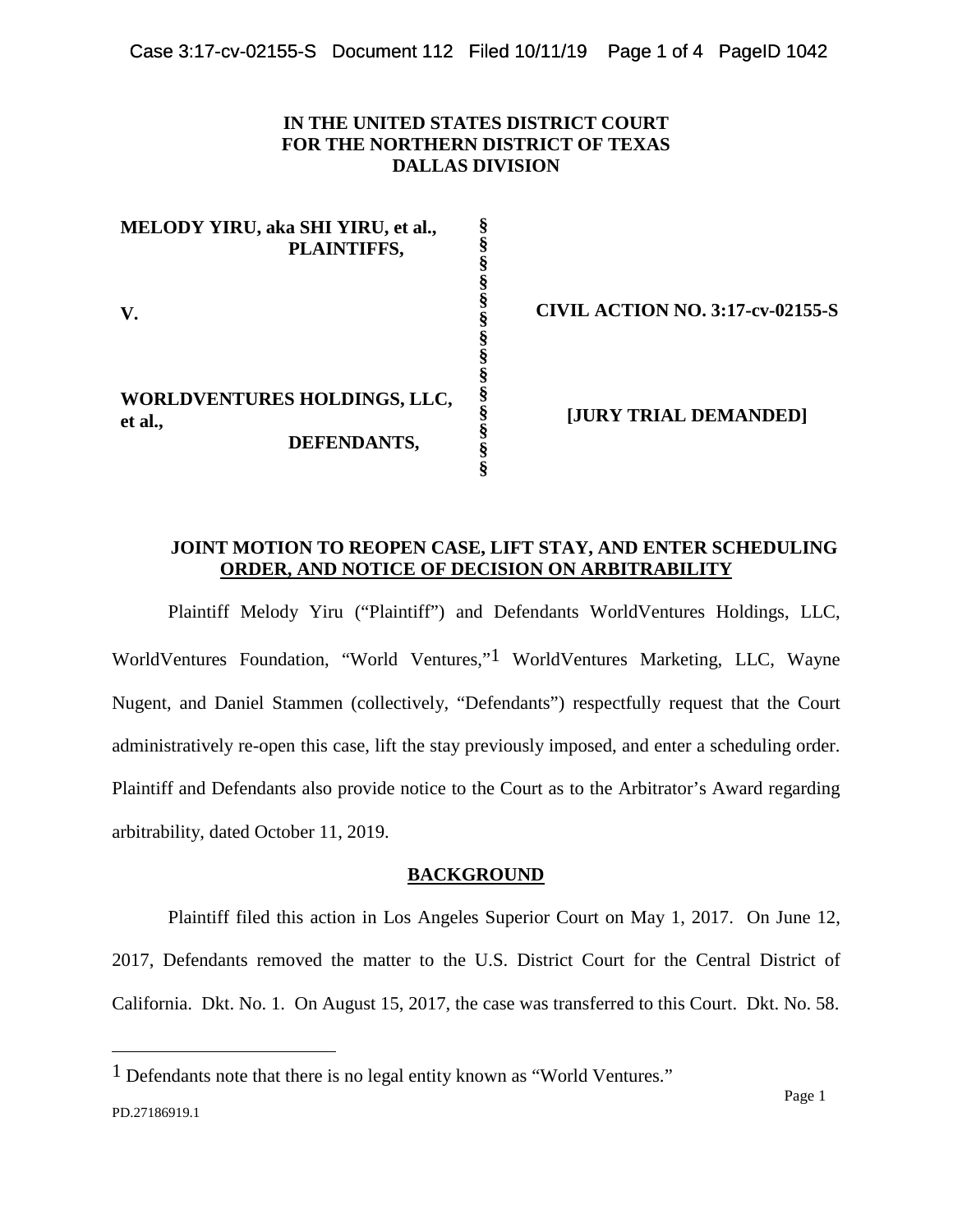On September 28, 2017, Defendants filed a Motion to Compel Arbitration and to Dismiss/Stay the case. Dkt. No. 64. On September 11, 2018, the Court granted Defendants' Motion to Compel Arbitration and stayed and administratively closed the case. Dkt. No. 107. In its Memorandum Opinion and Order, the Court specifically determined that the issue of arbitrability should be decided by the arbitrator in AAA arbitration proceedings. *See id.* 

On October 11, 2019, the arbitrator appointed by AAA issued an Award referring this matter back to this Court. The parties thus jointly move to re-open this matter and lift the stay previously imposed.

#### **CONCLUSION**

Plaintiff and Defendants respectfully request that the Court grant the relief requested above and enter the proposed order submitted herewith.

Dated: October 11, 2019

Respectfully submitted,

*/s/ Christopher K. Ralston*

Blake A. Bailey Texas State Bar No. 01514700 Christopher K. Ralston (La. Bar No. 26706) Lindsay Calhoun (La. Bar No. 35070) Phelps Dunbar, LLP 115 Grand Avenue, Suite 222 Southlake, Texas 76092 Telephone: 817-488-3134 Facsimile: 817-448-3214 Blake.bailey@phelps.com Ralstonc@phelps.com Lindsay.calhoun@phelps.com

**ATTORNEYS FOR DEFENDANTS WORLDVENTURES FOUNDATION, WORLD VENTURES, WORLDVENTURES HOLDINGS, LLC, WORLDVENTURES**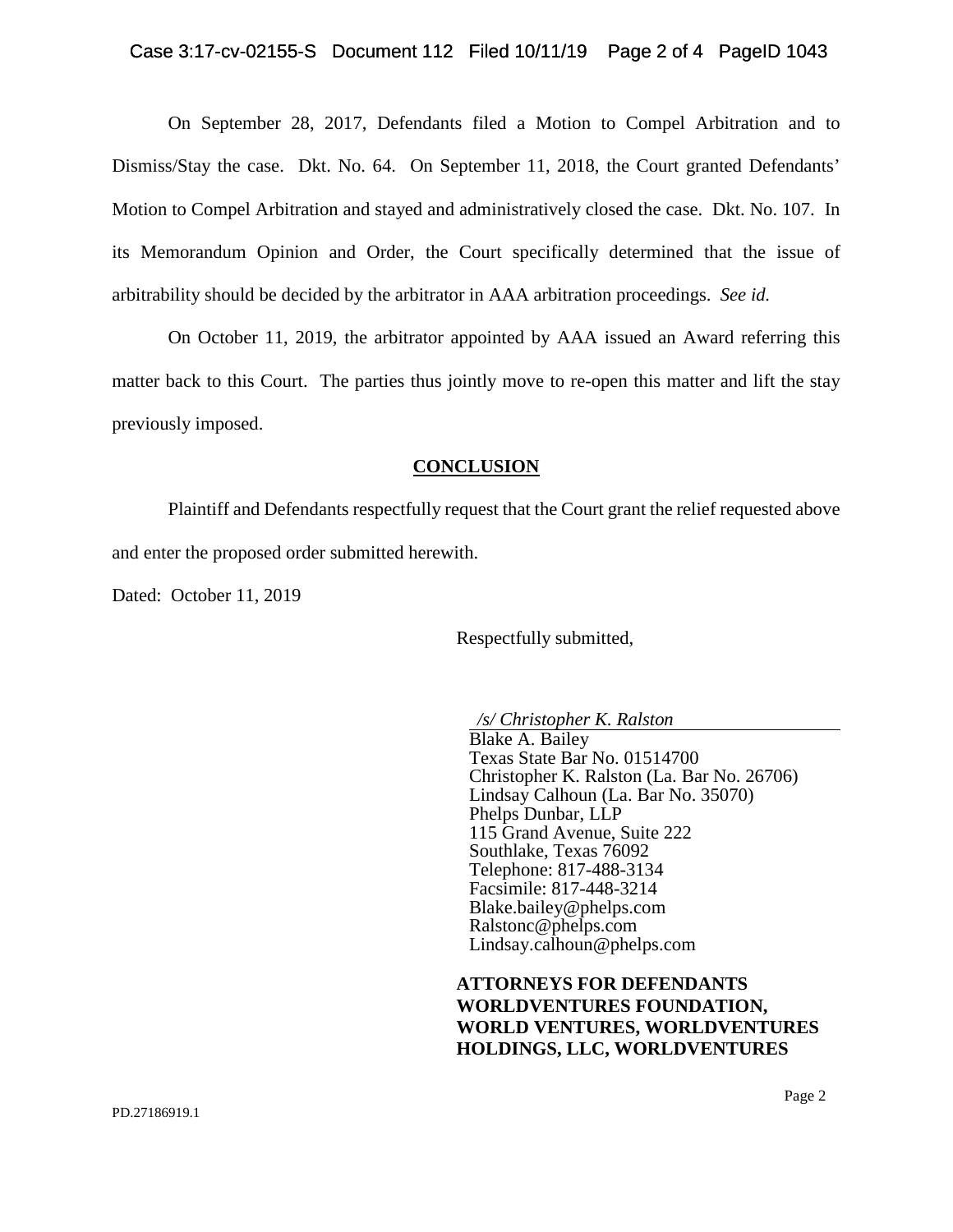### **MARKETING, LLC, WAYNE NUGENT, AND DANIEL STAMMEN**

AND

*/s/ Blake J. Lindemann*

Blake J. Lindemann California Bar No. 255747 Lindemann Law Firm, APC (*pro hac vice*) 433 N. Camden Drive, 4th Floor Beverly Hills, CA 90210 Telephone: 310-279-5269 Facsimile: 310-300-0267 blake@lawbl.com

*/s/ Joe Kendall*

Joe Kendall Texas State Bar No. 11260700 Kendall Law Group, LLP 3232 McKinney, Ste. 700 Dallas, TX 75214 Telephone: 214-744-3000 Facsimile: 214-744-3015 jkendall@kendalllawgroup.com

**ATTORNEYS FOR PLAINTIFF MELODY YIRU, A/K/A SHI YIRU, AND THOSE SIMILARLY SITUATED**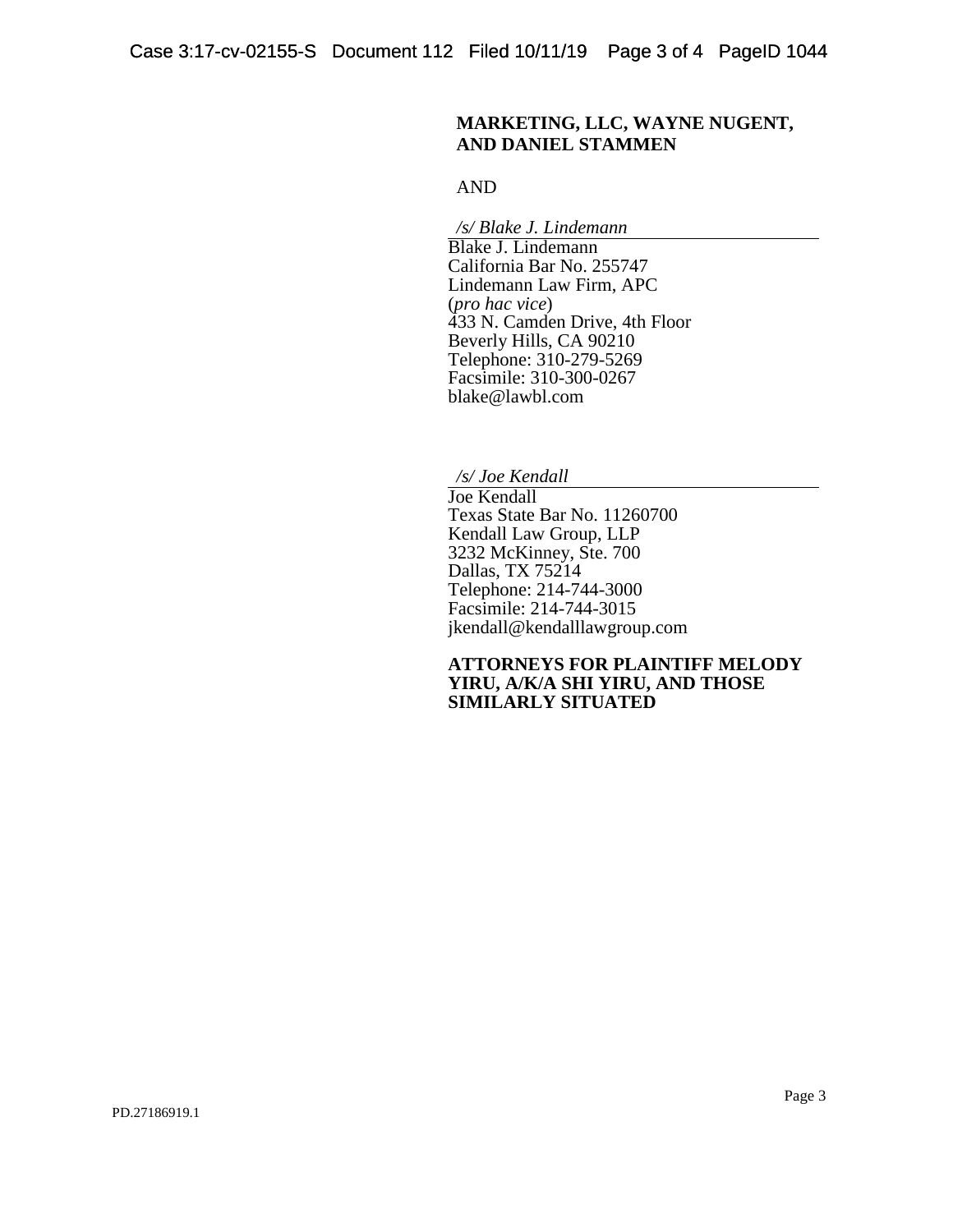### **CERTIFICATE OF CONFERENCE**

Pursuant to Local Rule 7.1(b), the undersigned hereby certifies that on October 11, 2019, he conferred with Blake Lindemann, counsel for Plaintiff, and that the parties agreed to file this motion jointly.

> /s/ *Christopher K. Ralston* Christopher K. Ralston

### **CERTIFICATE OF SERVICE**

On this 11th day of October, 2019, I electronically submitted the foregoing documents with the clerk of the Court for the U.S. District Court, Northern District of Texas, using the electronic case filing system of the court. I therefore certify that I have served all counsel of record electronically or by another manner authorized by Federal Rule of Civil Procedure  $5(b)(2)$ .

> /s/ *Christopher K. Ralston* Christopher K. Ralston